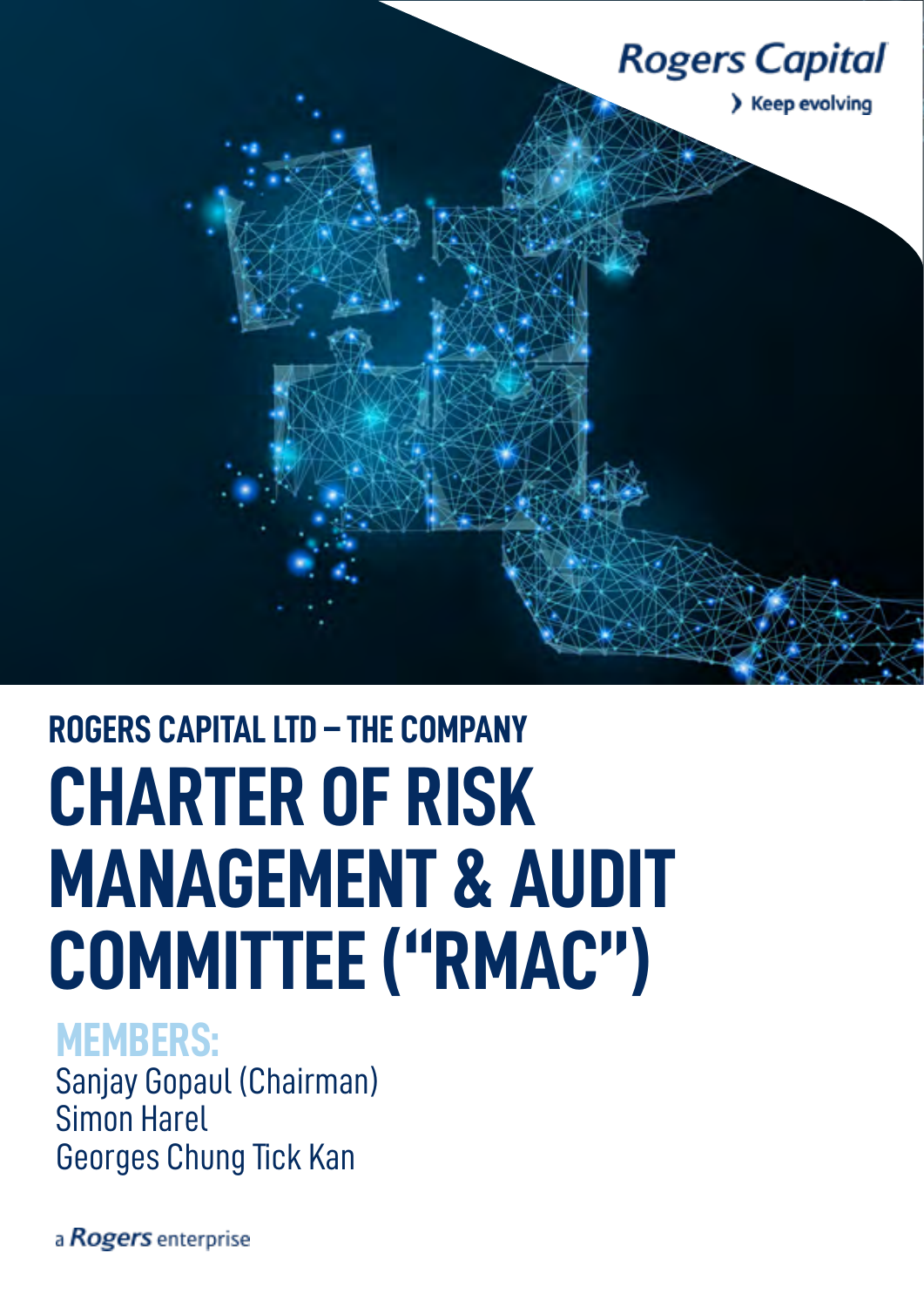# **ROGERS CAPITAL LTD – THE COMPANY CHARTER OF RISK MANAGEMENT & AUDIT COMMITTEE ('RMAC')**

# **1. Objectives**

- 1.1 The Board of Directors is responsible for the risk management and for the integrity of the financial statements of the company and group (Rogers Capital Ltd and its subsidiary companies).
- 1.2 Other areas that need to be reviewed are important accounting issues, impending changes in legislation that will give rise to changes in practice, compliance in regard to specific disclosures in the financial statements and the publication of annual report.
- 1.3 The overall objectives as stated above, whilst remaining the responsibility of the Board as a whole, have been delegated by the Board to a specialised working committee which shall be known as the 'Risk Management and Audit Committee' or 'RMAC' and shall deal with all pertinent matters relating to the operations of the company. It is expected that this practice will also be adopted in its sub holding companies, where required by legislation / regulation or otherwise necessary.
- 1.4 The RMAC should not perform any management functions other than to determine the extent of and remuneration for any audit and non-audit services performed by the External Auditors nor assumes any management responsibilities other than to the extent prescribed by legislation. It serves to provide a forum for discussing business risk and control issues, to create the facility whereby the Board can seek the necessary assurances that these factors are being properly managed, thereby being able to develop recommendations for consideration by the Board.
- 1.5 The RMAC shall monitor external developments relating to the practice of corporate accountability and the reporting of specifically associated risks, including emerging and prospective impacts.
- 1.6 The RMAC shall engage outside counsel or advisors for guidance on complex or controversial accounting treatments or other issues that emerge.

# **2. Membership**

- 2.1 At the time of adopting this Charter, Rogers Capital Ltd is not a public interest entity as defined by the Financial Reporting Act 2004 ('PIE'). It is expected that Rogers Capital Ltd will qualify as a PIE for the financial year ending 30 June 2019. The National Code of Corporate Governance for Mauritius (2016) (the 'Code') applies to all PIEs. In line with the provisions of the Code, the membership of all Board committees should have at least 3 members, and the majority should be non-executive and where possible, in the case of the audit committee, the majority of the members should be independent. To this end, it is endeavoured that the Committee shall comprise of a majority of independent members. Members of the Committee shall be appointed by the Board.
- 2.2 The Board shall appoint a Chairperson from the independent non-executive members of the Committee and determine the period for which he or she shall hold office.
- 2.3 The Chairperson of the Board, the Chief Executive Officer (CEO), the Chief Finance Officer (CFO) and any executive director shall not be eligible to be appointed as Chairperson or member of the Committee.
- 2.4 The Board shall satisfy itself that the Chairperson of the Committee and/or at least one member of the RMAC have recent and relevant financial experience ideally with a professional qualification from one of the professional accountancy bodies.

and the CFO will be invited to attend meetings of the Committee on a regular basis and other non-members may be invited to attend all or part of any meeting as and when appropriate and necessary. In an attempt to have better visibility over its subsidiary companies and to facilitate the understanding and implementation of the Group policies in certain areas, the Chairman of the RMAC of the holding company (Rogers and Company Limited) shall have a standing invitation while the Chief Finance Executive of the holding company

- 2.5 The Board shall have the power at any time to remove any members from the Committee and to fill any vacancies created by such removal.
- 2.6 Only members of the Committee have the right to attend committee meetings. However, the External Auditor shall be a permanent invitee of the RMAC.
- 2.7 The CEO shall, at least once yearly, be expected to be in attendance at RMAC meetings only during the session devoted to risk.
- 2.8 The Committee shall meet at least once a year with the executives of the company without either the External or Internal Auditors being in attendance.
- 2.9 The Corporate Manager Health and Safety shall be in attendance at RMAC meetings during the session devoted to Health, Safety and Environment.
- 2.10Appointments to the Committee shall be for a period of up to three years extendable so long as members continue to be independent.

# **3. Secretary**

3.1. The Company Secretary, or his or her nominee, shall act as the Secretary of the Committee and will ensure that to be given to issues.

the Committee receives information and papers in a timely manner to enable full and proper consideration

# **4. Quorum**

4.1. The quorum necessary for the transaction of business shall be at least two members; one must be an independent director.

# **5. Frequency of Meetings**

- 5.1. The Committee shall meet at least four times a year at appropriate intervals in the financial reporting and audit cycle and otherwise as required.
- 5.2. Outside of the formal meetings, the Committee Chairperson will maintain a dialogue with key individuals discretion, may invite other executives to attend and to be heard at meetings of the Committee.

involved in the Company's governance, including the Board Chairperson, the CEO, the CFO, the External Audit Lead Partner and the Head of Internal Audit & Risk Management. The Committee Chairperson, at his/her

# **6. Notice of Meetings**

6.1. Meetings of the Committee shall be convened by the Secretary of the Committee at the request of any of its if they consider it necessary.

members or at the request of the External Audit Lead Partner or Head of Internal Audit & Risk Management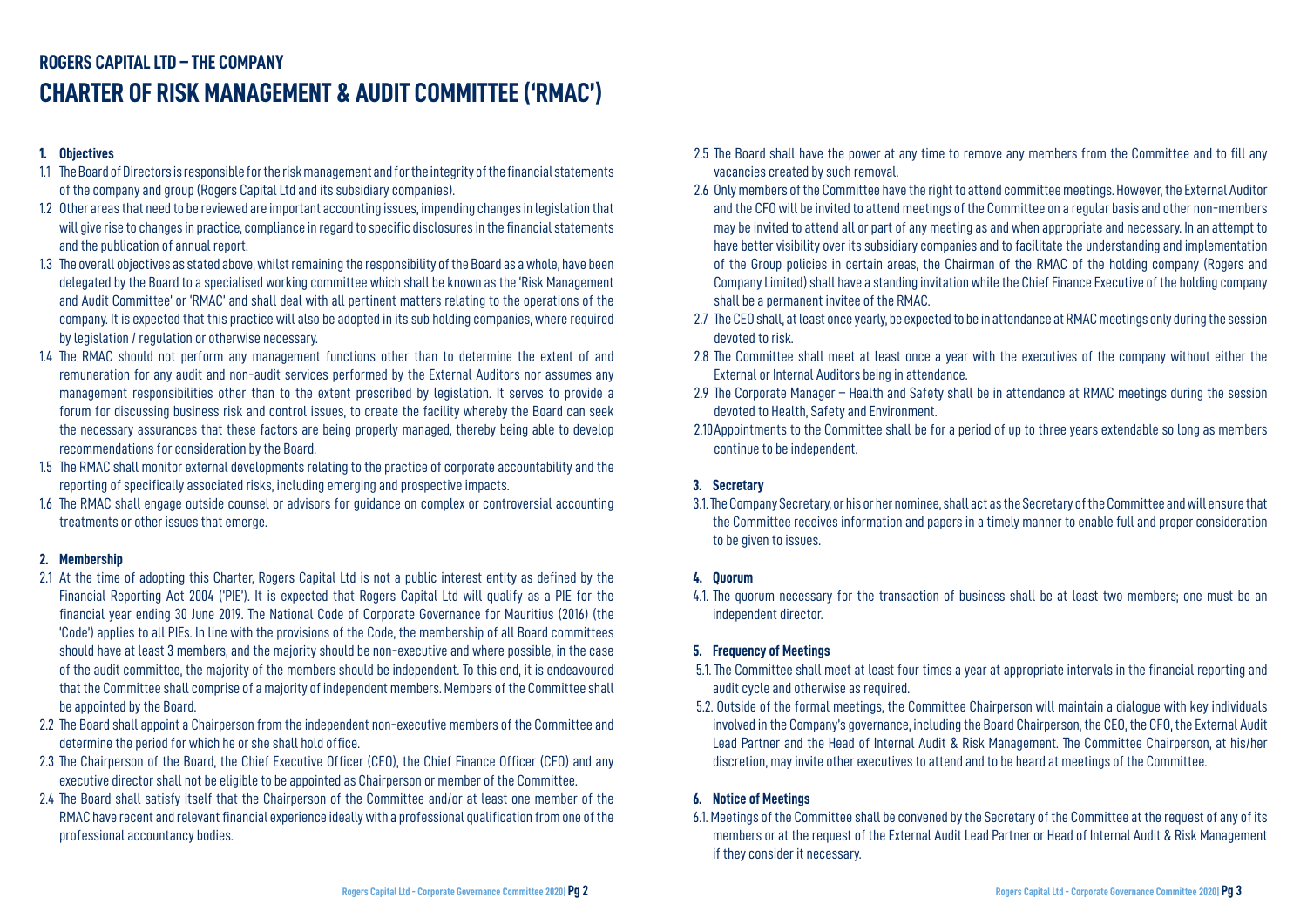- 6.2. Notice of each meeting confirming the venue, time and date together with an agenda of items to be discussed and supporting papers, shall be forwarded to each member of the Committee, any other person required to attend, well in advance of the scheduled meeting to allow members to take an informed decision on matters requiring their approvals.
- 6.3. The agenda shall be prepared by the Secretary in consultation with the Chairperson.

#### **7. Minutes of Meetings**

- 7.1. The Secretary shall minute the proceedings and decisions of all meetings of the Committee, including recording the names of those present and in attendance.
- 7.2. Draft minutes of proceedings of the Committee meetings are circulated to all members of the Committee as early as possible following each meeting. The approved minutes are then tabled at the ensuing board meeting for information.

#### **8. Annual Meeting**

- 8.1. The Committee Chairperson shall attend the annual meeting to answer shareholder questions on the Committee's activities.
- 8.2. The Chairperson of the RMAC will liaise with the Board in regard to the preparation of the RMAC's report to shareholders as required.

#### **9. Responsibilities of the Committee**

The Committee should carry out the duties below for the parent Company, major subsidiary undertakings and the group as a whole, as appropriate.

#### 9.1. Financial Statement

- 9.1.1. The Committee will examine and review the quality and integrity of the financial statements of the Company, including its annual report and any other formal announcement relating to the organisation's financial performance.
- 9.1.2. The Committee shall review and report to the Board on significant financial reporting issues and judgements which these financial statements contain having regard to matters communicated to the Committee by the External Auditor;
- 9.1.3. In particular, the Committee shall review and challenge where necessary;
	- 9.1.3.1 The consistency of, and any changes to, significant accounting policies both on a year on year basis and across the Company/group;
	- 9.1.32 Compliance with local and international accounting standards and compliance with legal requirements;
	- 9.1.3.3 The methods used to account for significant or unusual transactions where different approaches are possible;
	- 9.1.3.4 Significant adjustments resulting from the audit;
	- 9.1.3.5. Whether the Company has followed appropriate accounting standards and made appropriate estimates and judgements taking into account the views of the External Auditor;
	- 9.1.3.6. The clarity and completeness of disclosure in the Company's financial reports and the context in which statements are made;
	- 9.1.3.7. All material information presented with the financial statements, such as the business review and the corporate governance statements relating to the audit and to risk management;

9.1.3.8. Where the Committee is not satisfied with any aspect of the proposed financial reporting by the

- 
- Company, it shall report its views to the Board;
- 9.1.3.9. The basis on which the organisation has been determined a going concern;
- 9.1.3.10. Capital adequacy;
- 9.1.3.11. Adequacy of internal controls;
- 9.1.3.12. Compliance with the financial conditions of any loan covenants;
- 9.1.3.13. Reviewing special documents such as prospectuses as and when prepared;
- 9.1.3.14. Shareholders agreements;
- 9.1.3.15. The implementation of new systems;
- 9.1.3.16. Tax and litigation matters involving uncertainty; and
- 9.1.3.17. The impact of foreign exchange rate conversion and fluctuations.

#### 9.2.Narrative reporting

9.2.1. Where requested by the Board, the Committee shall review the content of the annual report and accounts business model and strategy.

and advise the Board on whether, taken as a whole, it is fair, balanced and understandable and provides the information necessary for shareholders and other stakeholders to assess the Company's performance,

9.3. Internal Controls and Risk Management Systems The Committee shall:

including internal financial control and business risk management and maintaining effective internal

- 9.3.1 Keep under review the adequacy and effectiveness of the organisation's systems of internal control, control systems.
- 9.3.2 Review risk identification, measurement and prioritisation methodologies, including Rogers Risk Management Policy and procedures for reporting unusual or high-risk transactions.
- 9.3.4 Report, consider and take appropriate action of the risk exposure of the organisation in at least the following areas of risk:
	- Strategic
	- **Financial**
	- Operational
	- Compliance

9.3.4. Review and approve all related party transactions by the company and its subsidiary (ies).

9.3.5. Review and approve the statements to be included in the annual report concerning internal controls and risk management, including all related party transactions disclosures.

9.3.8. The Managing Director of each sector shall report on risk management to their respective Boards in the second quarter of the financial year. The CEO or the Head of Internal Audit & Risk Management shall then

- 9.3.6. Review any legal matters that could have a significant impact on the company's business, together with the company's legal advisor.
- 9.3.7. Review the adequacy of insurance coverage as well as the uninsured exposures.
- report major group risks in the third quarter of the RMAC meeting of the financial year.
- 9.3.9. Consider receiving independent assurance concerning the effectiveness of its information, information technology and information security governance systems.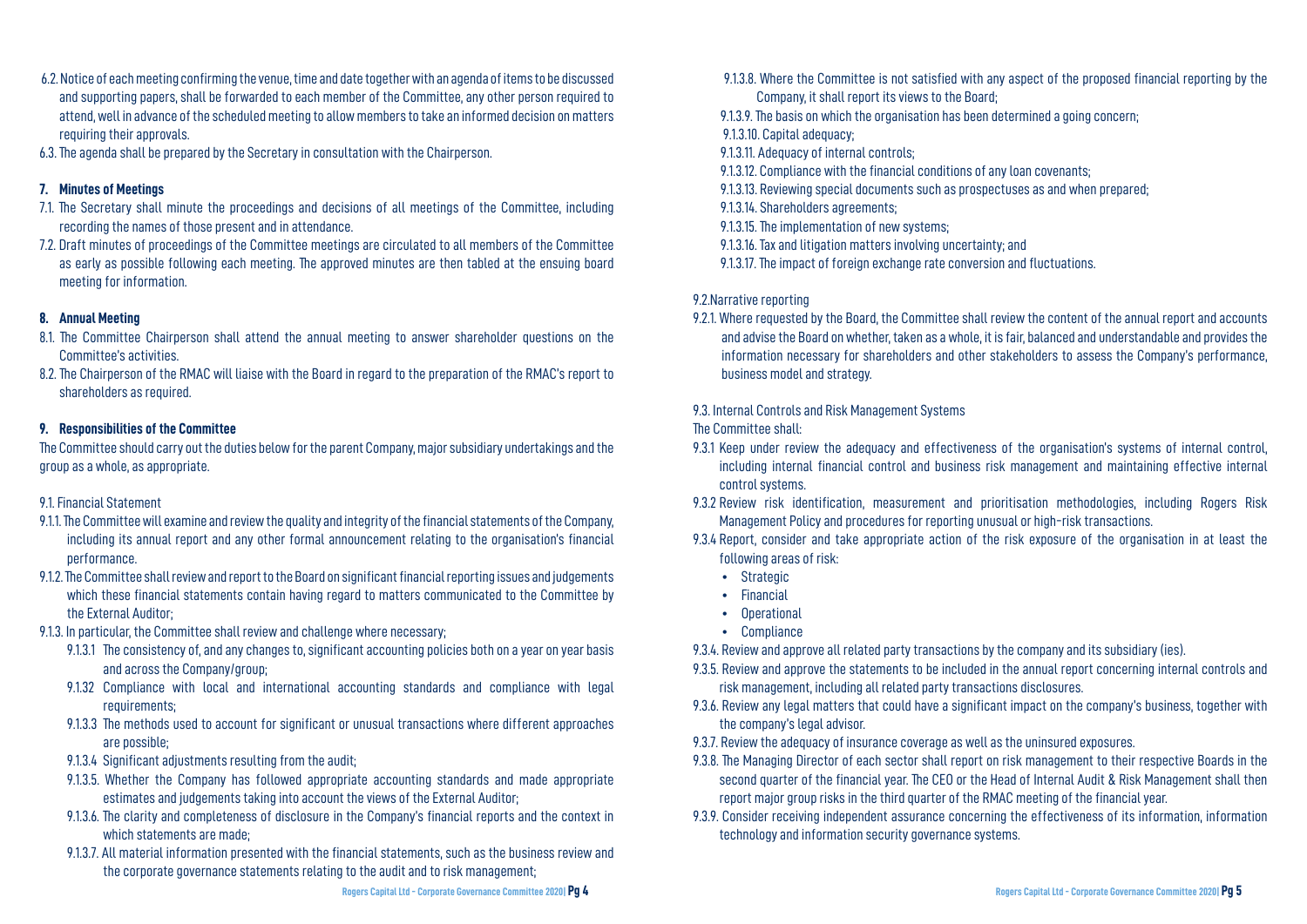9.4 Compliance, Whistleblowing and Fraud

The Committee shall:

- 9.4.1 Establish procedures for the receipt, retention, and treatment of complaints received by the Company regarding accounting, internal accounting controls, or auditing matters, and the confidential submission by employees of the company of concerns regarding questionable accounting practices or auditing matters;
- 9.4.2 Review the adequacy and security of the organisation's arrangements for its employees and contractors to raise concerns, in confidence, about possible wrongdoing in financial reporting or other matters. The Committee shall ensure that these arrangements allow proportionate and independent investigation of such matters and appropriate follow up action;
- 9.4.3 Review the Company's procedures for detecting fraud;
- 9.4.4 Review the Company's systems and controls for the prevention of bribery and receive reports on noncompliance;
- 9.4.5 Review regular reports from the Compliance Officer and keep under review the adequacy and effectiveness of the Company's compliance function;
- 9.4.6 Review significant transactions not directly related to the organisation's normal business as the Committee might deem appropriate; and
- 9.4.7 Review significant cases of employee conflicts of interest, misconduct or fraud, or any other unethical activity by employees or the organisation.

# 9.5. Internal audit

The Committee shall:

- 9.5.1 Ensure the internal audit function has access to information to enable it to fulfil its mandate;
- 9.5.2 Ensure the Head of Internal Audit & Risk Management has direct access to the Board Chairperson and to the Committee Chairperson, and is accountable to the Committee;
- 9.5.3 Review and assess the annual internal audit work plan;
- 9.5.4 Receive a report on the results of the Internal Auditor's work on a periodic basis;
- 9.5.5 Review and monitor management's responsiveness to the Internal Auditor's findings and recommendations;
- 9.5.6 Meet with the Head of Internal Audit & Risk Management at least once a year without the presence of management;
- 9.5.7 Review significant differences of opinion between management and the internal audit function;
- 9.5.8 Monitor and review the effectiveness of the Company's internal audit function, in the context of the Company's overall risk management system;
- 9.5.9 Safeguard organisation's assets against unauthorised use or disposal; and
- 9.5.10Direct and supervise investigations into matters within its scope, for example, evaluations of the effectiveness of the organisation's internal control, cases of employee fraud, misconduct or conflict of interest.
- 9.6. External audit

The Committee shall:

- 9.6.1 Consider and make recommendations to the Board, to be put to shareholders for approval at the Meetings of Shareholders, in relation to the appointment, re-appointment and removal of the Company's External Auditor; and
- 9.6.2 Ensure that the audit services contract is renewed in compliance with prevailing legislation and in line with Rogers group policy.

9.6.4.1 Recommendations on their remuneration, including both fees for audit and non-audit services, and that the level of fees is appropriate to enable an effective and high-quality audit to be conducted; 9.6.4.2 Approval of their terms of engagement, including any engagement letter issued at the start of each

9.6.4.3 Assessing annually their independence and objectivity taking into account relevant professional and regulatory requirements and the relationship with the External Auditor as a whole, including the

9.6.4.4 Satisfying itself that there are no relationships (such as family, employment, investment, financial or business) between the External Auditor and the organisation (other than in the ordinary course of business) which could adversely affect the External Auditor's independence and objectivity;

9.6.4.5 Agreeing with the Board a policy on the employment of former employees (Audit Partners) of the

9.6.4.6 Monitoring the External Auditor's compliance with relevant ethical and professional guidance on the rotation of audit partner, the level of fees paid by the organisation compared to the overall fee

9.6.4.7 Assessing when necessarily the qualifications, expertise and resources of the External Auditor, which shall include a report from the External Auditor on their own internal quality procedures;

- 9.6.3 If an External Auditor resigns, investigate the issues leading to this and decide whether any action is required.
- 9.6.4 Oversee the relationship with the External Auditor including (but not limited to):
	-
	- audit and the scope of the audit;
	- provision of any non-audit services;
	-
	- Company's External Auditor, and monitoring the implementation of this policy;
	- income of the firm, office and partner and other related requirements;
	-
	-
	- 9.6.4.9 Seeking to ensure co-ordination with the activities of the internal audit function; and
	- market in that evaluation.
- 9.6.5 Meet regularly with the External Auditor (including once at the planning stage before the audit and once discuss the External Auditor's remit and any issues arising from the audit.
- 9.6.6 Review and approve the annual audit plan and ensure that it is consistent with the scope of the audit engagement, having regard to the seniority, expertise and experience of the audit team.
- 9.6.7 Consider whether any significant ventures, investments or operations are not subject to external audit.
- 9.6.8 Obtain assurance from the External Auditor(s) that proper systems and adequate accounting records are being maintained.
- 9.6.9 Agree to the timing and nature of reports from the External Auditors(s).
- 9.6.10 Review the findings of the audit with the External Auditor. This shall include but not be limited to the following:
	- 9.6.10.1 A discussion of any major issues which arose during the audit;
	- 9.6.10.2 Key accounting and audit judgements;
	- 9.6.10.3 Levels of errors identified during the audit; and
	- 9.6.10.4 The effectiveness of the audit process.
- 9.6.11 Review any representation letter(s) requested by the External Auditor before they are signed by management
- 9.6.12Review the management letter and management's response to the External Auditor's findings and recommendations.

9.6.4.8 Seeking to ensure co-ordination between audit firms (where more than one audit firm is involved);

9.6.4.10 Evaluating the risks to the quality and effectiveness of the financial reporting process and consideration of the need to include the risk of the withdrawal of their External Auditor from the

after the audit at the reporting stage) and at least once a year, without management being present, to